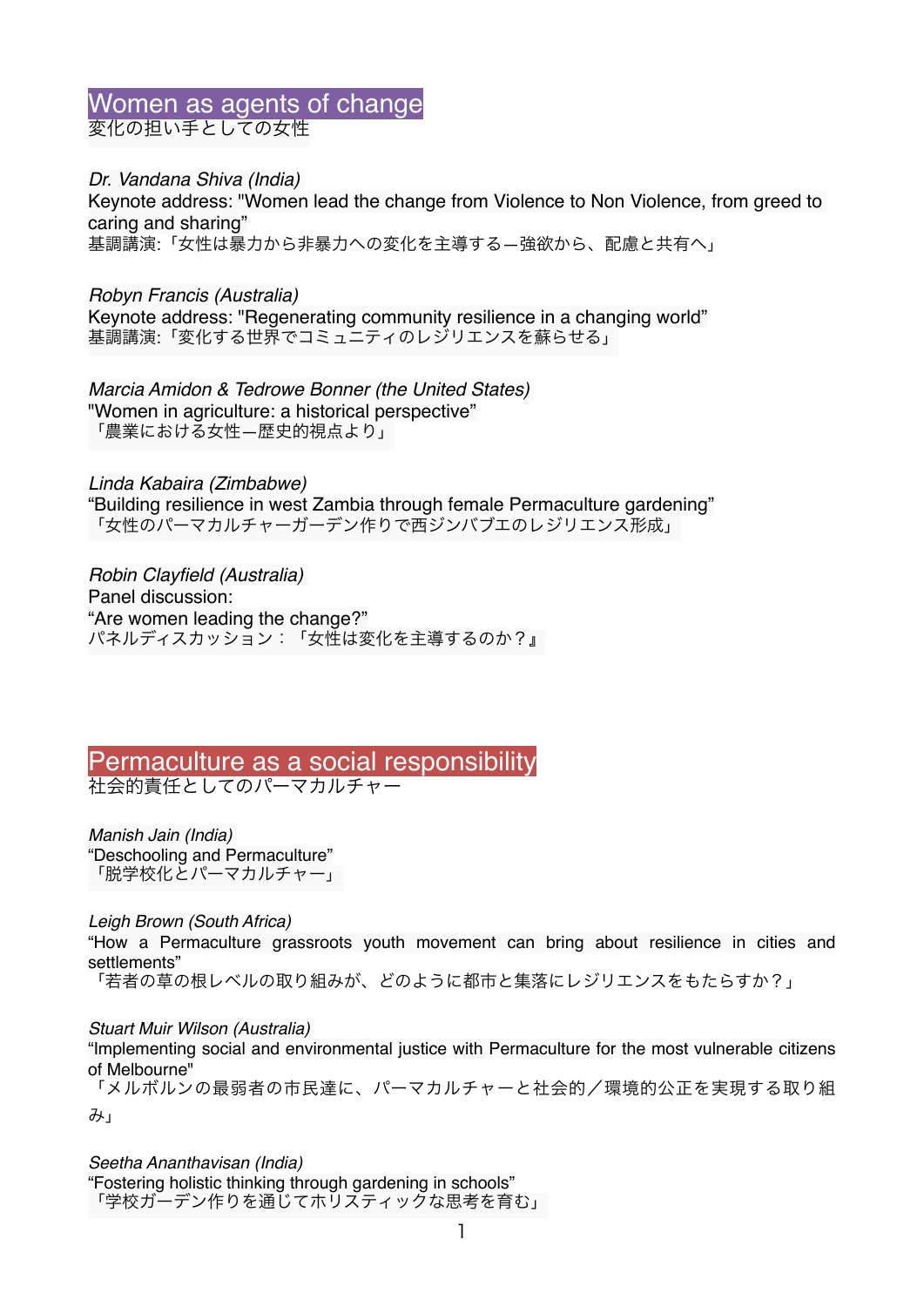*Mugove Walter Nyika (Zambia)*

"Permaculture as a tool for shaping the future that we want - working with young people in schools" 私たちが望む未来を作る手段としてのパーマカルチャー—学校で若者達と共に

*Nipun Mehta (India)*  "Social Permaculture: Connecting branch tips to the roots" 「ソーシャル・パーマカルチャー:枝先を根っこにつなげる」

Grassroots permaculture in action

*Nicholas Syano (Kenya)*  "Community regeneration through dryland Permaculture: Maiuni community case in Kenya" 乾燥地域のパーマカルチャーを通じてコミュニティ再生:ケニア、マイユニ・コミュニティの事例

*Rowe Morrow (Australia)* Panel discussion: "The difficulties, and enormous potential contribution, of Permaculture for mass migration and refugees" パネルディスカッション:集団移住と難民へのパーマカルチャーの難局と多大な貢献の可能性

*Andy Goldring (the United Kingdom)* "Permaculture, sociocracy and changing the world" パーマカルチャー、ソシオクラシー、そして世界を変えること

*Beatriz Ramirez Cruz (Mexico) & Tierra Martinez (Argentina)* "Building a new paradigm: Permaculture as a dream of peace" 新たなパラダイム作り:平和への夢としてのパーマカルチャー

*François Léger (France)*  "Living on very small farms with Permaculture principles: examples of French microfarms combining ecological, social and technical intelligence" パーマカルチャーデザインによる小農場の暮らし: 生態的、社会的、技術的知識を統合したフラン

スの小さな農場事例

## Sustainable water resource management

*Sri Rajendra Singh (India)*  "Flow: an experience of Tarun Bharat Sangh (TBS)" 「流れ:Tarun Bharat Sangh(TBS) の体験」

*Padma & Narsanna Koppula (India)*  "Aranya's Permaculture initiatives" 「アランヤ農場のパーマカルチャー・イニシャティブ」

*KS Gopal (India)*

"Agriculture rejuvenation in drought prone areas: moisture at the zone and microbes as soil enrichment"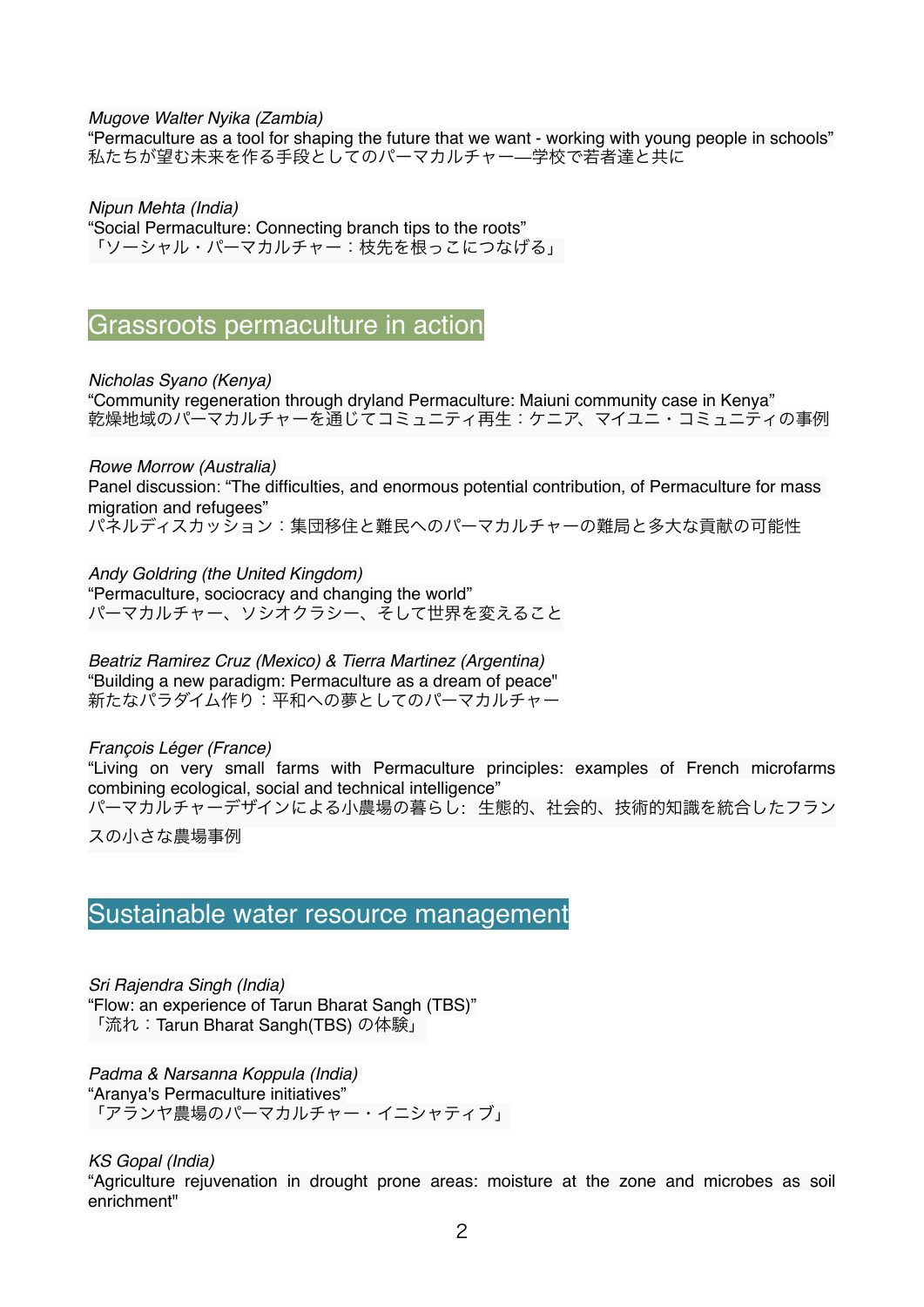旱魃が起こりやすい地域で農業の復活:地域の水分と土壌改良の微生物

*Manisha Lath Gupta (India)* "Water management in alternating flood and drought conditions" 洪水や旱魃の状況を変える水管理

# Revitalising and preserving traditional farming practices

*Raya & Freedom Cole (the United States)*  "Ancient Indian agriculture: Ayurvedic arboriculture and plant care" インド古来の農業:アーユルベーダの樹木栽培と植物管理

*Christopher Nesbitt (Belize)* "Permaculture as a tool for climate change mitigation and poverty alleviation" 気候変動緩和と貧困軽減の手段としてのパーマカルチャー

*Qinghua Yuan (China)*  "Revive urban lands in Chinese modern cities, according to the principles of Permaculture" 中国近代都市の土地を、パーマカルチャー設計原則で蘇らせる

*Cadi Pink (the United Kingdom)* "Onwards with natural patterns: Lush and Permaculture" 自然界のパターンと共に: Lushとパーマカルチャー

*Himalayan Permaculture Centre (Nepal)*  "Building household and community resilience in the Himalayas" ヒマラヤで家庭とコミュニティのレジリエンス形成

# Permaculture and climate change adaptation

*Starhawk (the United States)*  "Permaculture activism and climate change" パーマカルチャー行動主義と気候変動

*Kiyokazu Shidara (Japan)* "Fukushima disaster and Permaculture: how to handle radiation in the soil and the body through biological methods?" 福島での原発災害とパーマカルチャー:土と身体の放射能に生物的手段でどう対応するか?

*Prof. Sultan Ismail (India)*  "Soil health: an India earthworm's eyeview" 土の健康:インドのミミズの視点より

*Erle Rahaman-Noronha (Trinidad & Tobago)*  "Successes and challenges in implementing Permaculture designs in heavy clays and loose sands in the Caribbean in a time of climate change" 気候変動の時代にカリブ諸島の重粘土と砂の中で、パーマカルチャーデザインの成功と課題